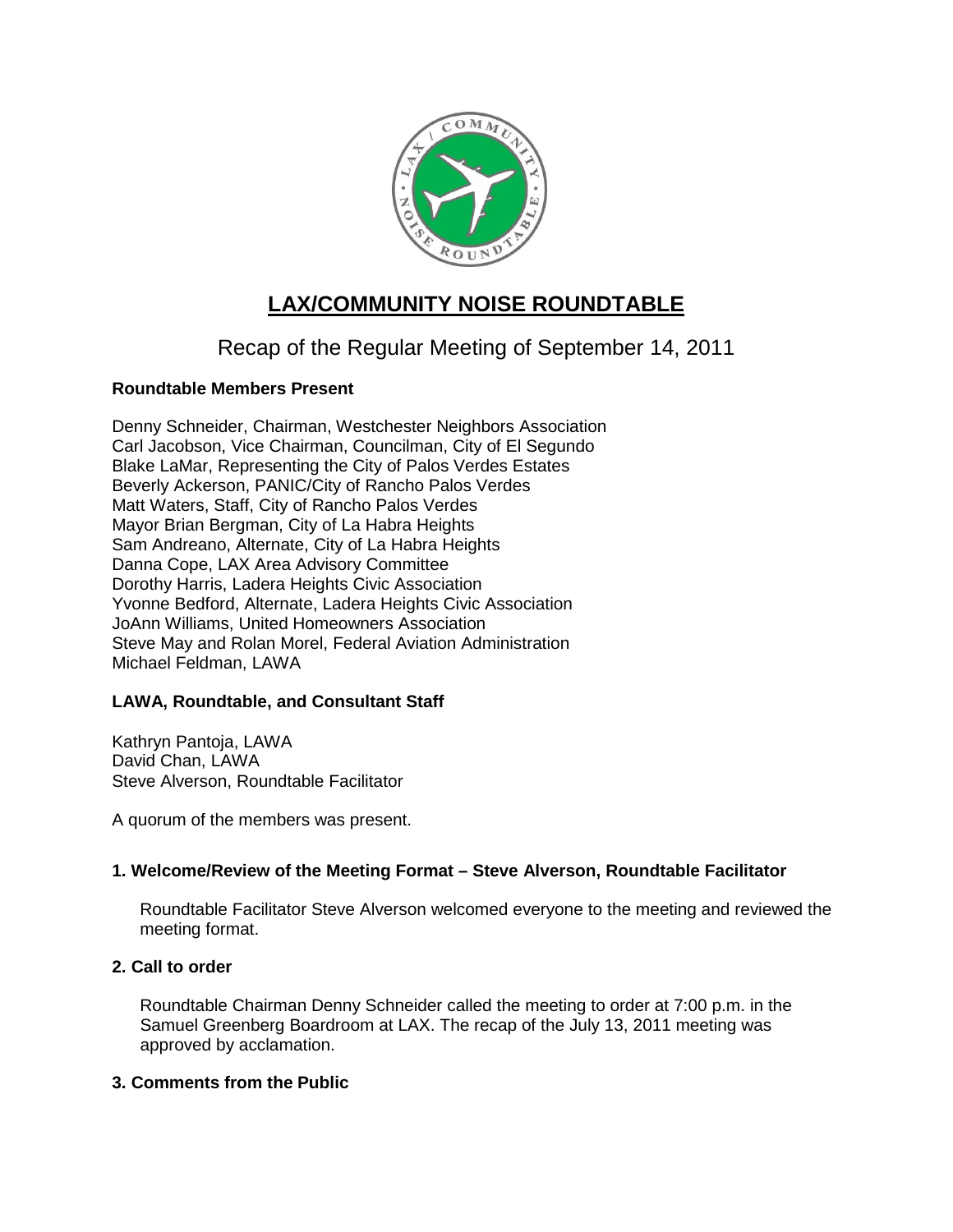Two members from the Second Avenue Block Club in the City of Inglewood expressed concern that some of the homes in their neighborhood are not within the residential sound insulation program boundary even though they are across the street from homes that are within the boundary. They had heard of the "End of the Block" program that might be helpful to them, but needed more information about it. Chairman Schneider said that after the meeting, LAWA staff could direct them to the appropriate City of Inglewood sound insulation program staff member.

# **4. Welcome New Member – LAWA Staff**

LAWA staff member David Chan welcomed the City of La Habra Heights to the LAX Roundtable by presenting representatives Mayor Brian Bergman and Sam Andreano with Roundtable Membership Binders and Roundtable 10<sup>th</sup> Anniversary Coffee Cups.

Mr. Chan indicated that the Roundtable received a letter from the City of La Habra Heights in July stating its desire to join the Roundtable to work on noise issues currently affecting their community. According to the Roundtable By-Laws, a city jurisdiction does not need to go through an approval or election process to become a member; the city just needs to submit a letter of interest.

## **5. Work Program Item A11 – Continuing Discussion on CDA at Lower Altitudes**

Rob Henry from the Federal Aviation Administration's (FAA) Western Service Center Operations Support Group in Renton, Washington presented the flight track and altitude data that the FAA had collected for periods before and after FAA's implementation of the Continuous Descent Approach (CDA) to LAX Runways 25L/R and 24L/R. While there were some minor differences between FAA and LAWA analyses, the data demonstrated that aircraft are lower over La Habra Heights since the CDA was implemented.

Mr. Henry indicated that the FAA would need to determine if the noise levels associated with LAX arrivals are now lower or higher than before. He requested a copy of the noise study that the City of La Habra Heights conducted in 2001 for review to determine if it is possible to use it as a baseline for noise measurement comparison. He further indicated that a new noise study is needed in order to make a comparison between the aircraft noise levels before and after the CDA.

Member Dorothy Harris inquired if LAWA would pay for such a study. LAWA representative Michael Feldman said that LAWA would not fund a noise study that far away from LAX. She then asked if the FAA will be able to do something about this issue if let's say La Habra Heights is willing conduct the study and that the study shows the noise levels are now higher after the CDA is implemented. Rick Pfahler from Southern California TRACON said that the FAA can look into doing something about the problem if someone is willing to conduct the study.

Steve May asked Roundtable Facilitator Steve Alverson to review the noise levels identified in the National Environmental Policy Act (NEPA) as significant. Steve Alverson indicated that the 65 dB Community Noise Equivalent Level (CNEL) is the level at and above which residential uses are considered incompatible with aircraft operations. When conducting an environmental analysis, changes in noise level of 1.5 dB for noise sensitive areas exposed to 65 dB CNEL or higher are considered "significant" for the purposes of NEPA. Between the 60 and 65 dB CNEL contours, changes of 3 dB should be disclosed, but are not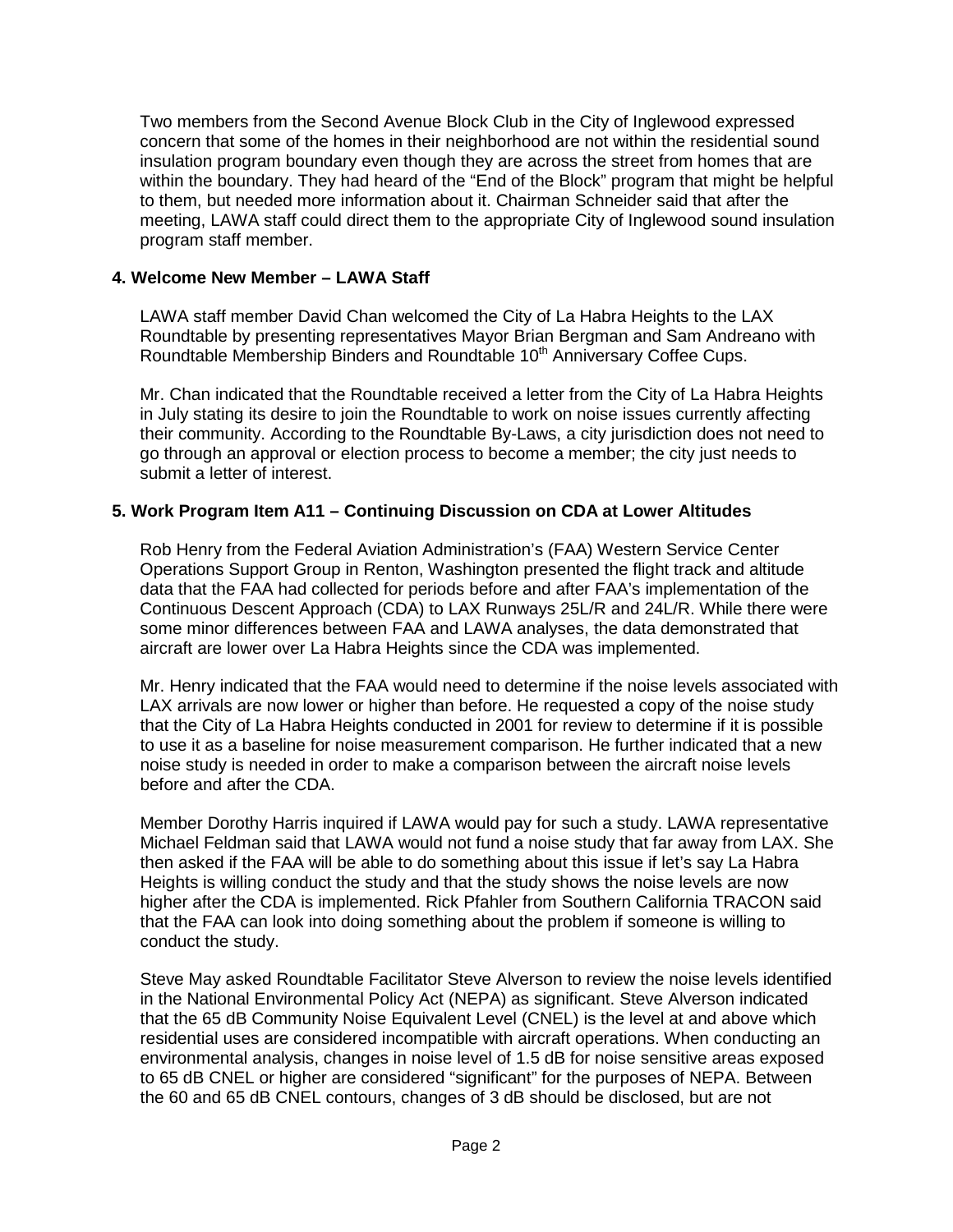considered significant. Between the 45 to 60 dB CNEL, a 5-dB change in CNEL is consider perceptible, but is not considered significant.

LAWA staff member Kathryn Pantoja said that La Habra Heights is well outside of LAX's 65 dB CNEL contours.

Chair Denny Schneider said that the FAA and LAWA had conducted noise studies in communities well outside of the 65 CNEL contours such as Palos Verdes Peninsula and Monterey Park.

Steve May asked if the Integrated Noise Model (INM) could be used for the analysis. Steve Alverson replied that the changes are occurring at an altitude above the INM's normal noise database, so the noise data would need to be extended and tailored to the way aircraft are operating on the CDA.

Sam Andreano referred to the benefits of the CDA at Louisville, which LAX does not appear to be receiving. Rob Henry responded that the LAX CDA appears to have eliminated the "porpoising" that had previously occurred. Rick Pfahler added that an aircraft in level flight burns six times more fuel than an aircraft on the 3-degree glide slope associated with the CDA. Sam Andreano indicated that the lower throttle settings associated with the CDA created more emissions. Rick Pfahler said that he would obtain data from an airline flying the CDA and report back on the actual fuel savings/emissions reductions and the aircraft settings that the airline uses.

David Chan asked if it would be possible for the FAA to raise the aircraft altitudes over La Habra Heights to the levels they were at prior to the CDA. Rick Pfahler said no because the CDA needs to be within the 3-degree glide slope requirements.

Kathryn Pantoja said that as the FAA considers future CDAs throughout the country, they need to think about the effects of the aircraft being lower over residential areas and perform some before and after noise testing to understand the noise effects before implementing CDAs.

## **6. Work Program Item B5 – Status Report on Soundproofing Program**

Kathryn Pantoja provided an overview of the LAX Land Use Mitigation Program (LUMP) which was approved by the BOAC in May 1987. The LUMP provides funding to jurisdictions (City of El Segundo, City of Inglewood, and County of Los Angeles) that are within the 65 CNEL contour to conduct sound insulation and/or property acquisition measures. In addition to the funding that the jurisdictions receive from the LUMP, they can also apply for funding through the FAA. The City of Los Angeles is part of LAWA and conducts its own sound insulation and property acquisition programs. The table below provides status update for each jurisdiction.

| Los Angeles International Airport (LAX) |                                      |                                     |                                |                               |  |  |
|-----------------------------------------|--------------------------------------|-------------------------------------|--------------------------------|-------------------------------|--|--|
|                                         | <b>Dwellings</b><br><b>Mitigated</b> | <b>Dwellings to</b><br>be Mitigated | <b>LAWA Funding</b><br>to Date | <b>FAA Funding</b><br>to Date |  |  |
| <b>City of Los Angeles</b>              | SI<br>6,933                          | 430                                 | \$148,000,000                  |                               |  |  |
|                                         | 1.824<br>РA                          | 749                                 | \$380,000,000                  |                               |  |  |
| <b>City of Inglewood</b>                | 4,000<br>SI                          | 4.700                               | \$67,611,851                   | \$100,243,372                 |  |  |
|                                         | 1,600<br>РA                          | 816                                 | \$32,952,184                   | \$73,485,084                  |  |  |
| <b>County of Los Angeles</b>            | SI<br>1.923                          | 4,358                               | \$38,000,000                   | \$42,000,000                  |  |  |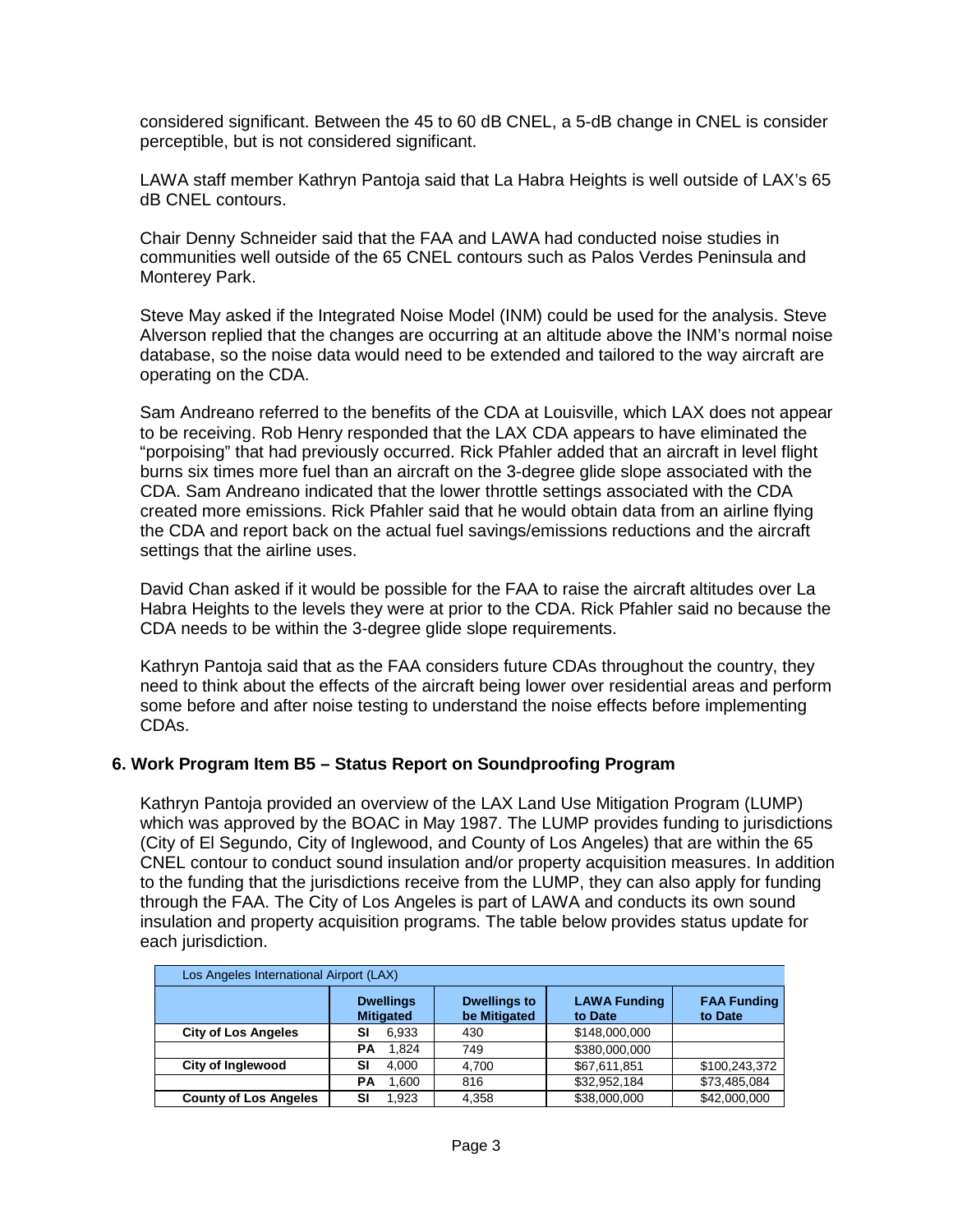| <b>City of El Segundo</b> | .030 | 3.507 | \$27,418,333  | \$36,899,225  |
|---------------------------|------|-------|---------------|---------------|
| <b>Grand Total</b>        |      |       | \$693,982,369 | \$252.627.681 |

Chairman Schneider recalled seeing a presentation on the FAA review of aging sound insulation treatments in East Boston near Logan International Airport. He asked Steve May to see if he could find some information on the program.

The Roundtable also discussed the difference between the Part 150 and Master Plan noise contours.

#### **7. Statistical Update on Aircraft Operations**

David Chan provided an update for specific aircraft operations that are monitored on a monthly basis by LAWA. The following is a summary of the key points from the presentation on updated statistics for these aircraft operations.

#### *Work Program Item A6 – Loop Departure*

The LOOP departure procedure directs aircraft on westerly departures to turn back and recross the shoreline at the L.A. VOR to head to eastern destinations. Aircraft that missed the VOR and overflew the beach communities are considered missed LOOP departures. These generally account for about 8 to 10 percent of the total LOOP operations. In March 2011, there was an unusual high number of missed loop departures due to strong northerly wind conditions which made it difficult for aircraft to fly over the VOR. As a result, the FAA directed aircraft to fly to the next waypoint, KEGGS, in the LOOP departure procedure, which caused the increase with missed LOOP operations. Airlines that had the most missed LOOP operations also had the highest total LOOP operations in 2010.

#### *Work Program Item A7 – Extended Downwind Approach*

This procedure relates to arriving aircraft on the north downwind leg that extends to the east over the Monterey Park's boundary. Usually, the greater the number of north arrivals, the greater the need for aircraft to travel further east on the downwind leg. Weather conditions that produce low visibility can also cause this operation to increase as the FAA would need to increase the separation distance between aircraft for safety.

The increase in Monterey Park overflights from 2005 to 2007 was due to the shift of arrival traffic from the south to the north complex because of construction activity occurring on the south that required the closure of one runway. Overflights decreased after the construction is completed in mid-2007. Over the past 13 months, the peak occurrences have coincided with low-visibility weather conditions. For instance, June 2011 was the peak month, which coincides with the typical "June Gloom" conditions.

Skywest and Southwest Airlines have the highest number of extended downwind approaches because they both also have a large number of arrivals coming in from the north.

#### *Work Program Item A8 – Short Turn*

This procedure relates to jet arrivals on the north downwind leg that turn to base leg and final prior to reaching the Harbor Freeway. This operation usually increases when a highvisibility condition exists and/or when the north arrival traffic is light. Conversely, short turn operations decrease when there is an increase in traffic and/or when there is a low-visibility condition.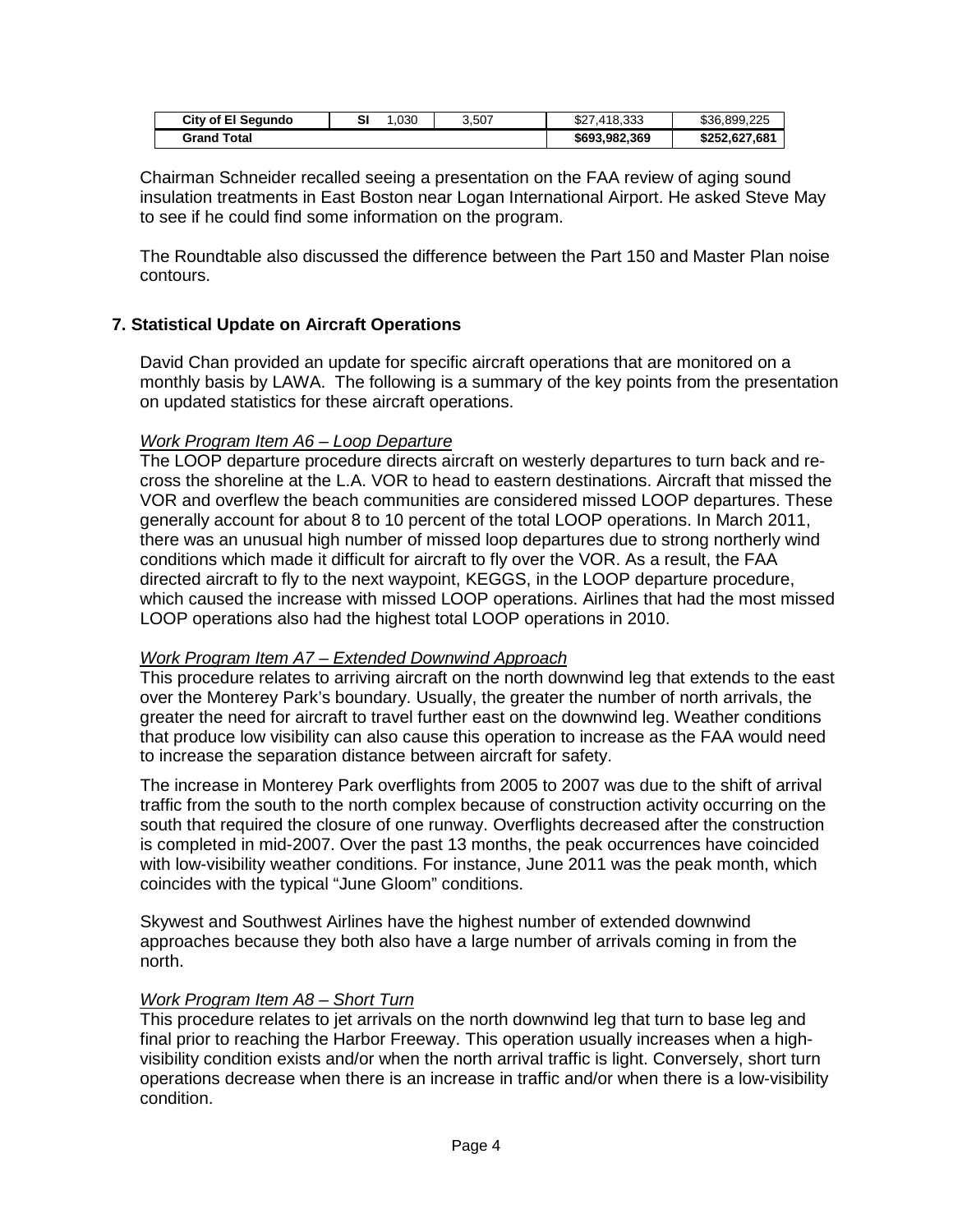The noticeable decrease in short turn operations from 2005 to 2007 was due to the increase in north arrival traffic because of the construction project on the south complex, which did not allow much room for aircraft to execute short turns. After 2007, short turn started to increase again as the north arrival traffic returned to a lower level after the construction project is complete. Short Turn was at the lowest level over the past 13 months in June 2011 due to the June Gloom, which limits visibility, thereby limiting the pilot's ability to execute the short turn.

Southwest, American Eagle, and Skywest have the highest number of short turns due to the large number of arrivals those airlines have coming in from the north.

## *Departure Imbalance Between the North and South Runway Complexes*

At the previous meeting, the Roundtable requested LAWA look into the departure imbalance issue at LAX. David Chan indicated that he did look into this matter and would like to share his findings with the members. He started off by briefly going over some stats on departures for the north and south complexes. Statistics show that from 2008 to 2010, departures were gradually increasing on the south complex and decreasing on the north complex, with 60% of the departures occurred on the south and 40% on the north in 2010. He indicated that the imbalance was not caused by nighttime departures since they remained relatively constant with only a small percentage (8 to 9%) of the departures occurring at night. He explained that the imbalance was mostly caused by the construction activity at LAX.

David explained that as a result of the construction of the Bradley West facility, one of the taxiways (Taxiway S) that allows aircraft to travel between the north and south complexes has been closed which limits the FAA ability to balance operations effectively. Further, to reduce delays, the FAA is allowing aircraft to depart on the closest runway rather than having them taxi to the designated runway based on destination. For instance, if an aircraft that is parked on the south and is heading to a northern destination such as Sacramento, under normal circumstance, that aircraft would need to taxi from the south to the north complex to depart on the north runway, and vice versa. However, because of the construction activity and the limited availability of taxiways, the FAA is allowing aircraft to depart on the closest runway from where they parked regardless of their destination.

David also pointed out that more traffic originates from the south side of the airfield because there are more aircraft stationed on the south than on the north. For example, there are only three terminals on the north side of the airfield, while there are five on the south side as well as the American Eagle commuter terminal, air cargo and general aviation facilities. The new Taxiway S is scheduled to open in October 2011, which will help with the balancing of the operations.

Member Danna Cope asked what the expected south/north percentage ratio would be after the completion of the construction on the Bradley West project. David Chan responded there was never a 50/50 percentage ratio at LAX and that 53/47 should be the norm.

## **8. Aviation Noise News Update**

The following are highlights of some of the notable noise news items from Steve Alverson's presentation. The rest of the items can be found in the presentation which is posted at the Roundtable's webpage at [http://www.lawa.aero/LAXNoiseRoundTable.aspx.](http://www.lawa.aero/LAXNoiseRoundTable.aspx)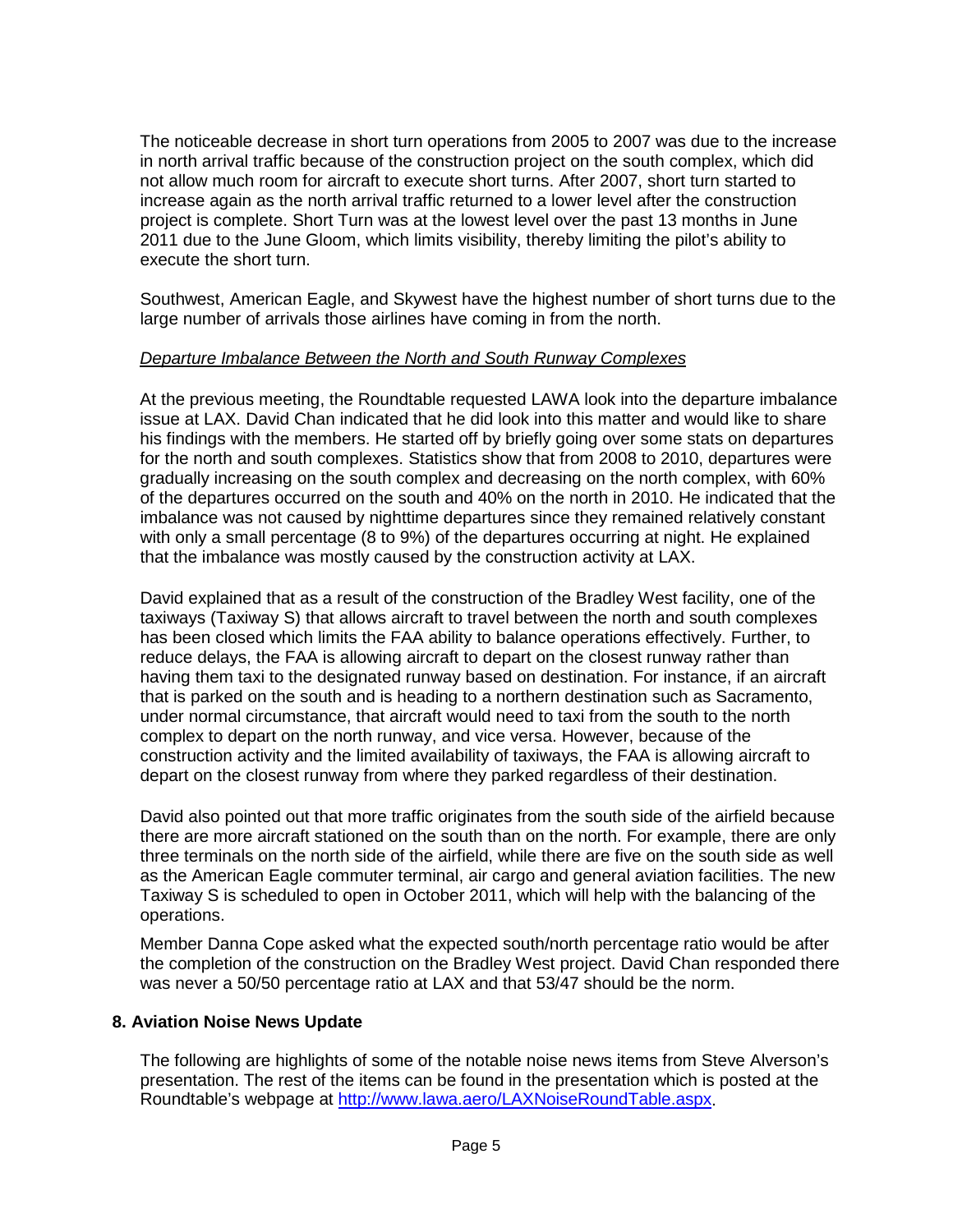# **FAA Certified the 747-800 and 787 in August 2011**

- Boeing received FAA and European Certification for its new 747-800 and 787 aircraft on August 19 and August 27, 2011, respectively
- United Airlines will be the first domestic carrier to receive the 787 in early 2012 – United has ordered 50 787s
- The first 747-800 will be delivered to Cargolux on September 19, 2011
- These aircraft are leading the way for quieter, more efficient, and lower emission aircraft
	- The 787's noise footprint will be as much as 60% smaller than today's comparable airplanes

*"We can't expect to grow the number of airplanes higher and higher unless their environmental impact is minimized."* - Boeing Noise Engineer Mark Sandstrom

- Technological Advances Include:
	- New Generation Engines with very high bypass-ratios
	- Advanced Acoustic linings
	- New Engine Inlets and Nozzles
	- Lightweight Composite Materials
	- New, More Aerodynamic Wing
	- Able to climb higher on the same amount of energy

Source: [www.txchnologist.com/2011/jumbo-jet-green-engine-the-genx-2b-cuts-emissions-fuel-use](http://www.txchnologist.com/2011/jumbo-jet-green-engine-the-genx-2b-cuts-emissions-fuel-use) Source: [www.boeing.com/Features/2011/04/bca\\_787\\_volume\\_04\\_22\\_11.html](http://www.boeing.com/Features/2011/04/bca_787_volume_04_22_11.html)

## **Obama Presses Congress To Pass FAA Bill**

- President Obama urged Congress to avoid another partial FAA shutdown by passing a long-term funding authorization bill
- He is also saying the new re-authorization should provide back pay for the 4,000 federal employees who were furloughed from July 23 to August 4 after Congress allowed funding to lapse
- The current reauthorization expires September 16, 2011
	- (House passed a four-month extension on September 14, 2011)
- The FAA has relied on 21 short-term authorizations since 2007
	- The latest bill was held up over how to count "no" votes in union elections and funding for rural airports
- Obama is asking Congress to pass a clean legislation that will leave out those two issues

Source: [www.federaltimes.com](http://www.federaltimes.com/)

## **ATA asks FAA to Accelerate New ATC Procedures**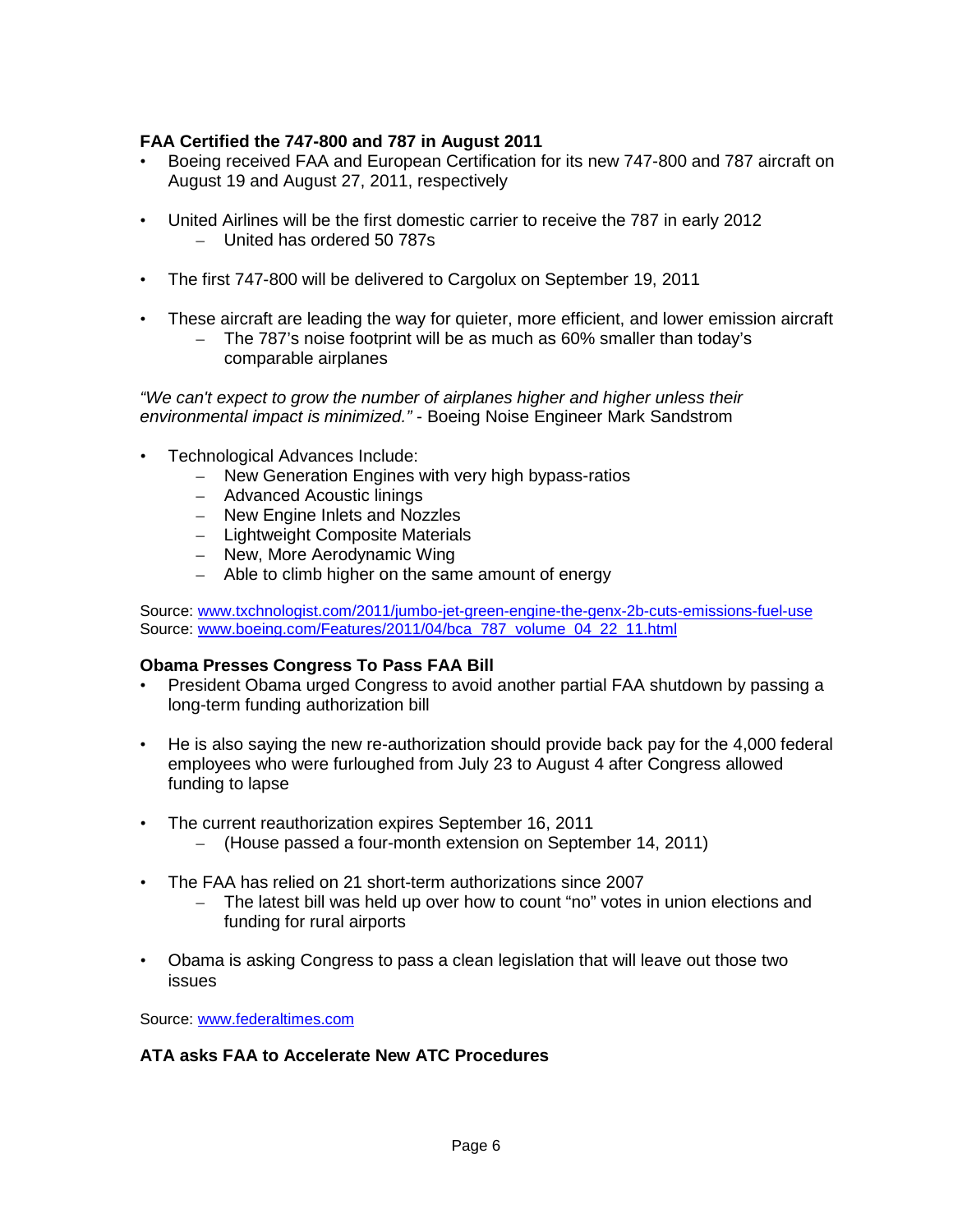- On August 29<sup>th</sup> the Air Transportation Association of America (ATA) called on the FAA to accelerate its timetable for implementing new and more efficient air traffic procedures that it calls a key pillar of needed National Airline Policy
	- The ATA President and CEO Nicholas E. Calio stated that, "Near-term FAA action will help government focus on priorities that can provide immediate economic – and importantly – customer-service benefits."
- As a first step, the ATA called on the Obama Administration and the FAA to focus its resources on expediting the most cost-beneficial elements of NextGen, including performance-based procedures
- Other priorities include:
	- An accelerated one-year implementation schedule for the FAA Navigation Procedures Project (NAV Lean)
	- Development of metrics to gauge the outcome and performance of the government's implementation of NextGen capabilities and procedures
	- Streamlining the NEPA review processes to expedite the development and implementation of Performance-Based Navigation and other environmentally beneficial and fuel-saving NextGen procedures

Source: ANR Volume 23, Number 28

## **9. Roundtable Member Discussion**

During Roundtable member discussion, Michael Feldman said that there is a new FAA policy on using noise contours for land use mitigation programs. However, LAX received special dispensation to continue with its current program. There will be new noise contours in the new NEPA study reflective of the new aircraft operations forecast. Chairman Schneider asked that the Roundtable be provided with the new noise contours when they are available for public release.

Member JoAnn Williams said that the United Homeowners Association members are concerned about aircraft noise over View Park-Windsor Hills that goes on 24 hours a day. They are particularly concerned about noise between midnight and six in the morning. LAWA staff explained that some of the nighttime noise being heard is likely due to the startof-takeoff roll for aircraft departing to the west during over-ocean operations.

## **10. Review of Roundtable Action Items**

Although there were no formal action items, the Roundtable members requested or offered the following:

FAA Representative Robert Henry requested the City of La Habra Heights provide the referenced 2001 noise study to the FAA through the Roundtable for review to determine if it is possible to use it as a baseline for noise measurement comparison. He indicated that the goal is to determine if the noise levels associated with LAX arrivals are now lower or higher than before.

FAA So Cal TRACON Representative Rick Pfahler indicated that he will get information from one of the airlines to determine what aircraft power/flap settings the airline is using for the CDA procedure.